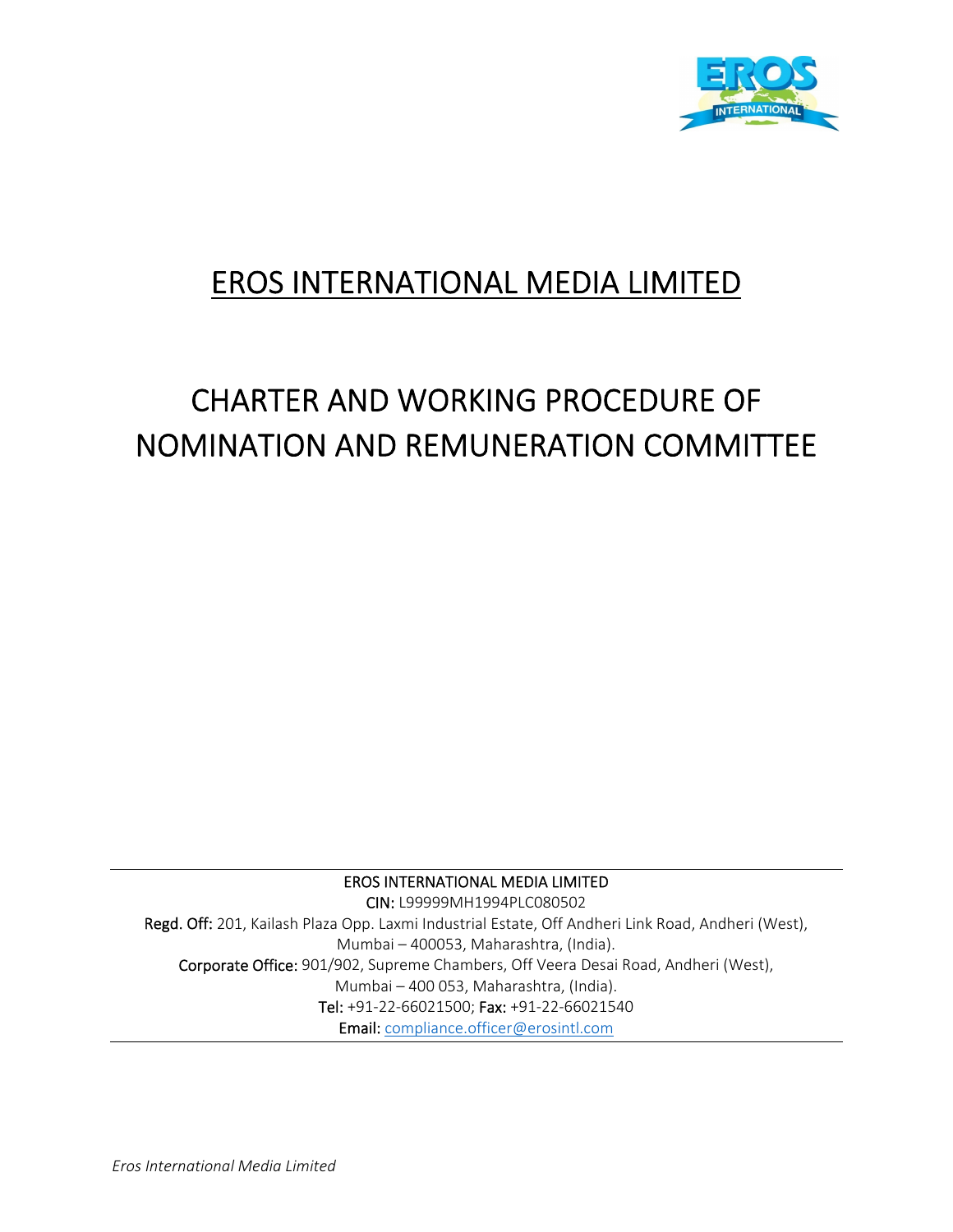

# 1. OBJECTIVE

The Board of Directors of the Company, "Eros International Media Limited" have constituted Nomination and Remuneration Committee ("the Committee") in terms of Regulation 19 of Securities and Exchange Board of India, (Listing Obligations and Disclosure Requirements) Regulations, 2015 ("SEBI Listing Regulations") read with Section 178 of the Companies Act, 2013 ("the Act") read along with the applicable Rules thereto and, as amended from time to time.

# 2. COMPOSITION

The Board of Directors reconstituted the Committee on November 9, 2020 comprising of the following Committee Members:

- Ms. Bindu Saxena, Chairperson, Non-Executive Independent Director
- Mr. Dhirendra Swarup, Non-Executive Independent Director
- Mr. Sunil Srivastav, Non-Executive Independent Director

# 3. DEFINITIONS

- 3.1 "Act" means the Companies Act, 2013 and Rules framed thereunder, as amended from time to time.
- 3.2 "Board" means Board of Directors of the Company.
- 3.3 "Directors" mean Directors of the Company.
- 3.4 "Key Managerial Personnel" means:
	- a) Chief Executive Officer or the Managing Director or the Manager;
	- b) Whole-time director;
	- c) Chief Financial Officer;
	- d) Company Secretary; and
	- e) Such other officer as may be prescribed.
- **3.5 "Senior Management"** means officers/ personnel of the Company who are members of its core management team excluding board of directors and normally this shall comprise all members of management one level below the chief executive officer/ managing director/ whole time director/ manager (including chief executive officer/ manager, in case they are not part of the board) and shall specifically include company secretary and chief financial officer.
- 3.6 "Remuneration" means money or its equivalent given or passed to any person for services rendered by him and includes perquisites as defined under the Income-tax Act, 1961;

# 4. MANDATE / SCOPE / TERMS OF REFERENCE OF NOMINATION AND REMUNERATION COMMITTEE:

The Board of Directors of the Company at their meeting held on November 14, 2017, has broadened the mandate/ scope/ terms of reference of the Committee pursuant to the SEBI Listing Regulations read with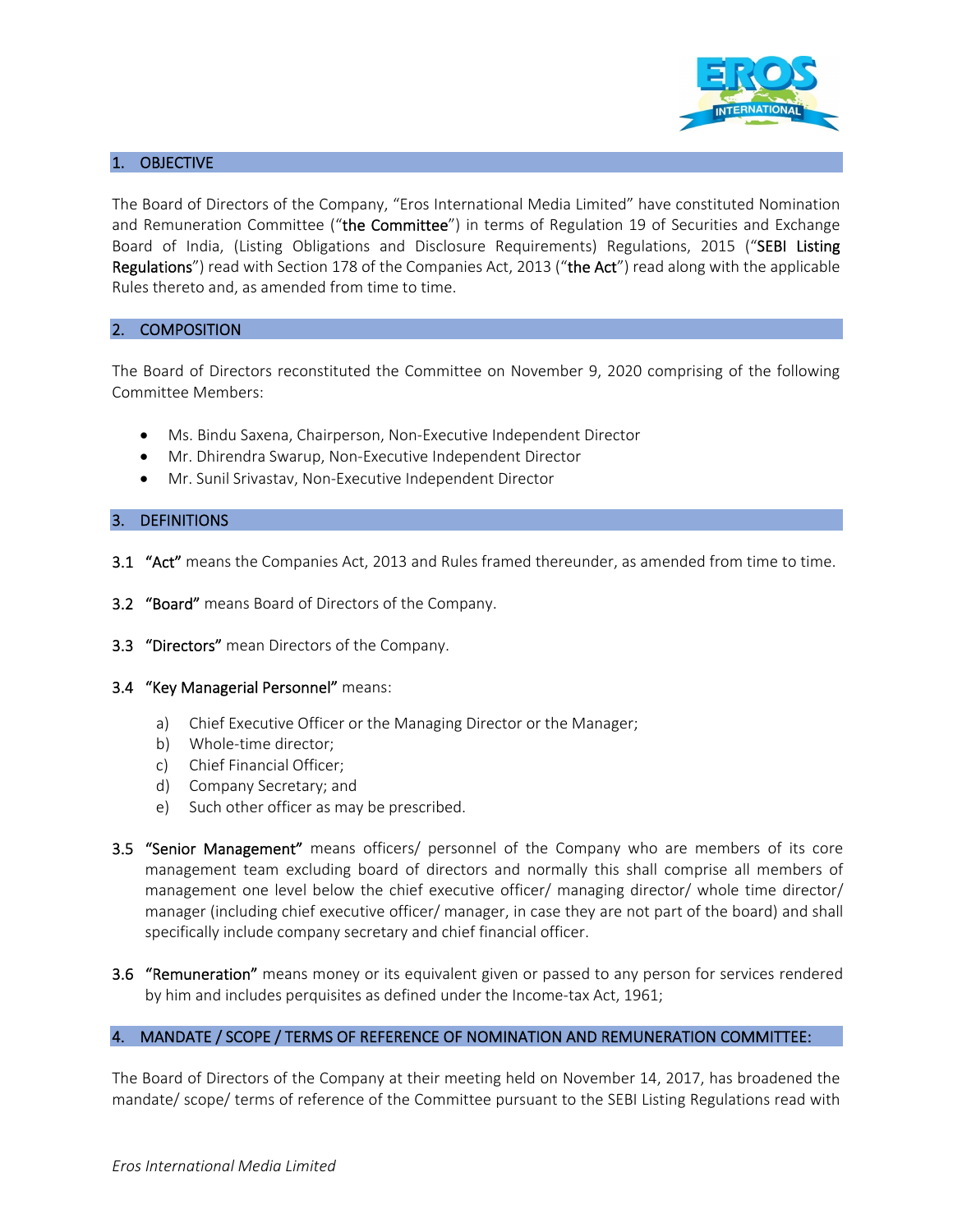

the Act and applicable rules thereto to include the following revised terms of Nomination and Remuneration Committee.

- i. Formulation of the criteria for determining qualifications, positive attributes and independence of a Director and recommend to the Board of Directors a policy, relating to, the remuneration of the Directors, Key Managerial Personnel and other employees;
- ii. While formulating the policy in point (i) above, the Committee shall ensure that:
	- a. The level and composition of remuneration is reasonable and sufficient to attract, retain and motivate Directors of the quality required to run the Company successfully;
	- b. Relationship of remuneration to performance is clear and meets appropriate performance benchmarks; and
	- c. Remuneration to Directors, key managerial personnel and senior management involves a balance between fixed and incentive pay reflecting short and long term performance objectives appropriate to the working of the Company and its goals;
- iii. Ensure that the policy mentioned in point (i) and (ii) above, are disclosed in the Board's Report.
- iv. Formulation of criteria for evaluation of Independent Directors and the Board;
- v. Shall carry out evaluation of every Director's performance.
- vi. Devising a policy on Board diversity;
- vii. Identifying persons who are qualified to become Directors and who may be appointed in senior management in accordance with the criteria laid down and recommend to the Board their appointment and removal. The Company shall disclose the remuneration policy and the evaluation criteria in its Annual Report.
- viii. Whether to extend or continue the terms of appointment of the independent director, on the basis of the report of performance evaluation of the independent directors.
- ix. Issue and allotment of shares against exercise of stock options.
- x. To monitor and ensure the implementation of Sexual Harassment Policy.
- xi. Recommend to the board, all remuneration, in whatever form, payable to senior management.

#### 5. WORKING PROCEDURE

In accordance with Section 178 of the Act and applicable rules thereto, applicable Secretarial Standards and also in accordance with SEBI Listing Regulations, the following working procedure is adopted by the Committee:

# a. Constitution of the Committee:

The Board of Directors shall constitute the Nomination and Remuneration Committee as follows:

- The Committee shall comprise of atleast three directors
- All directors of the committee shall be non-executive directors; and
- At least fifty percent of the directors shall be independent directors.
- The Chairperson of the nomination and remuneration committee shall be an independent director:

Provided that the chairperson of the listed entity, whether executive or nonexecutive, may be appointed as a member of the Committee and shall not chair such Committee.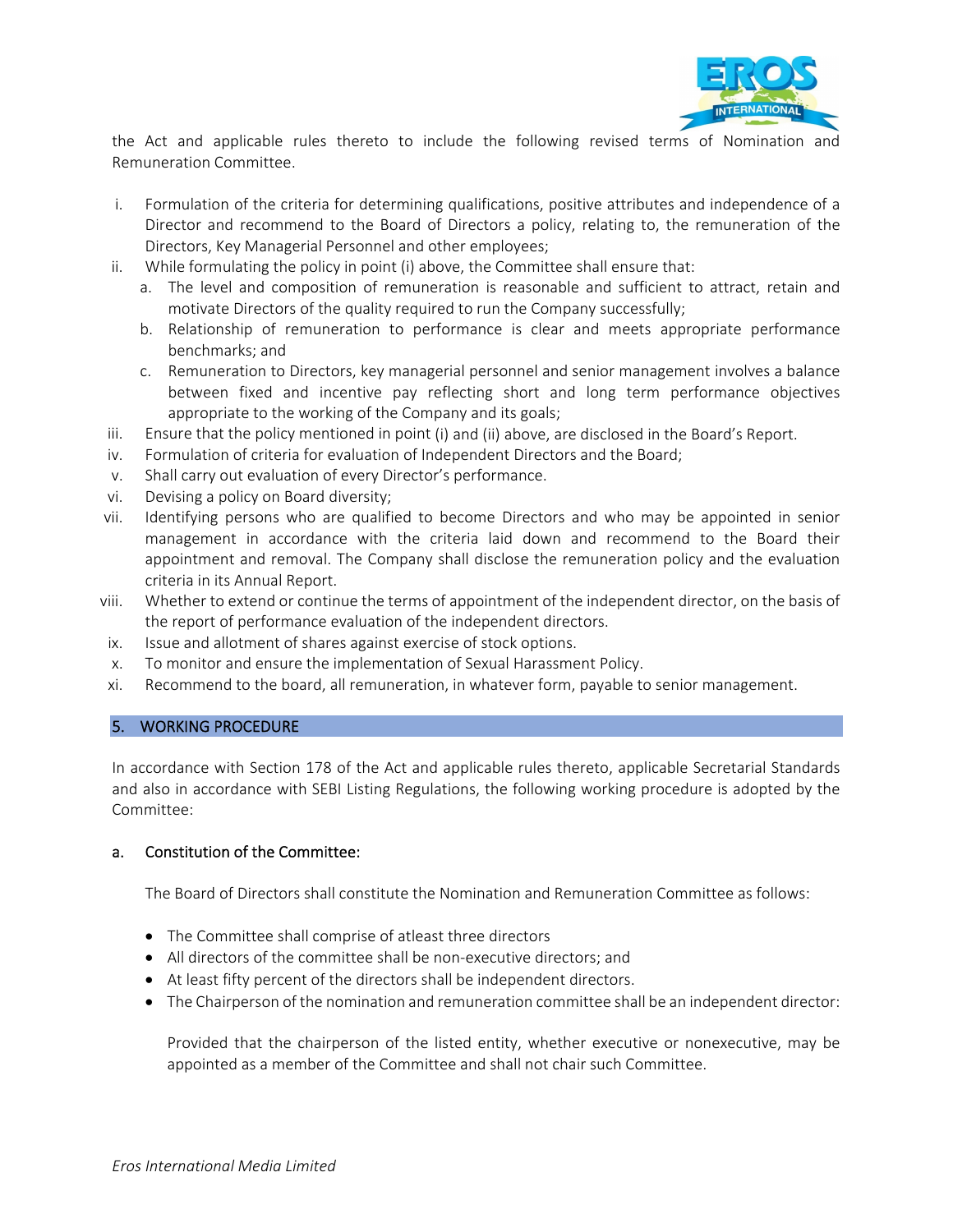

# b. Quorum

- Two members or one third of the members of the Committee, whichever is greater, with at least one independent directors present either personally or through electronic mode, as permitted by law
- Electronic mode shall be counted for quorum except on such restricted items as prescribed under the Act.
- Quorum shall be present throughout the meeting
- Where a member is interested in a particular item, he/she shall not be present (physically or through Electronic Mode), during discussion and shall not vote on such item.

# c. Chairman

The Chairman of this Committee is Ms. Bindu Saxena and in her absence, any member elected by the Committee. Except for Mr. Dhirendra Swarup, any member can chair the meeting.

# d. Frequency of the meeting:

The meeting of the Committee shall be held at such regular intervals as may be required, however, the Committee shall meet at least once in a year.

Further, it shall be ensured that such minimum number of meetings of the committee are held as required under the Act and Rules framed thereunder and under SEBI Listing Regulations.

# e. Notice of Meetings

Meetings of the Committee shall be called by the secretary of the Committee, by sending a proper Notice, by following such procedure as specified by the Board from time to time.

# f. Voting

- Matters arising for determination at Committee meetings shall be decided by a majority of votes of Members present and voting and any such decision shall for all purposes be deemed to be decision of the Committee.
- $\bullet$  In the case of equality of votes, the Chairman of the meeting will have a casting vote.

# g. Company Secretary of the Committee:

The Company Secretary of the Company shall act as a Secretary of the Committee.

# h. Attendance at the Annual General Meeting:

The Chairman of the Nomination and Remuneration Committee may be present at the annual general meeting, to answer the shareholders' queries; however, it shall be up to the chairperson to decide who shall answer the queries.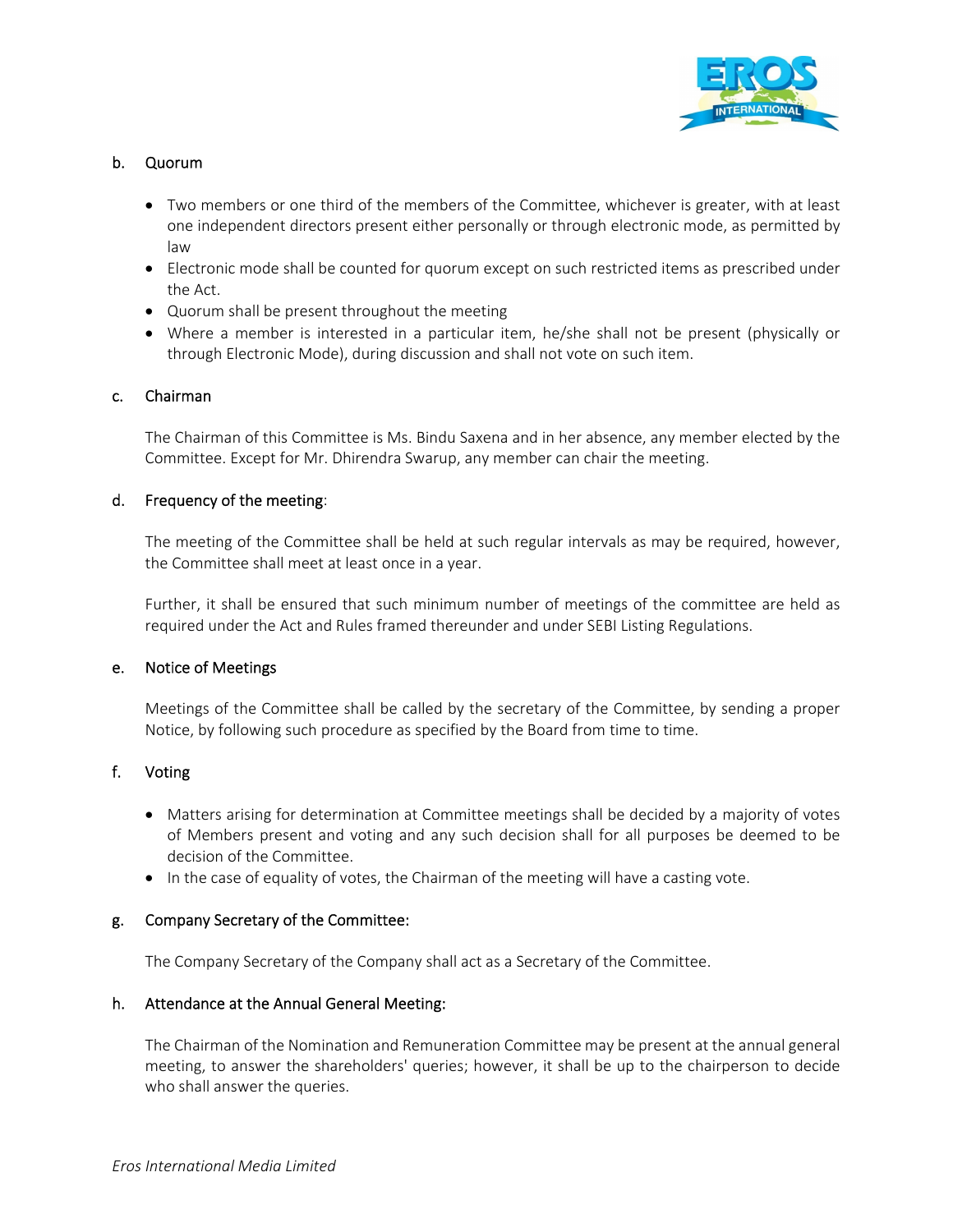

# i. Sitting Fees:

As per the resolution passed by the Board of Directors on May 29, 2015, Independent Directors are eligible for sitting fees of Rs. 40,000/‐ per meeting and the same may be increased by the Board from time to time.

# j. Committee Members' Interests:

The disclosure of Interest and participation in the meetings by a member of the Committee shall be as per the provisions of the Act and Rules made thereunder from time to time.

# k. Minutes of the Meeting:

- Draft minutes of the Nomination and Remuneration Committee Meeting shall be duly circulated within 15 days from the conclusion of the meeting to the members of the Committee for their comments.
- The Members, whether present or not shall communicate their comments, If any, in writing within 7 days from the date of circulation of draft minutes.
- Minutes shall be entered in the Minutes Book within 30 days from the date of conclusion of the meeting.
- Minutes of the meeting shall be signed and dated by the Chairman of the Meeting or by the Chairman of the next meeting.
- Signed copy of the minutes shall be circulated to all the members within 15 days after the minutes are signed.

# l. Passing of resolution by Circulation:

- The Committee, in case of urgent business may pass the resolution by circulation.
- Only that business can be transacted through circulations which are not restricted as per the Act.
- Draft resolutions shall be circulated to the members of the Committee by the Company Secretary or any other person authorised by him/her, together with the necessary papers, individually to all the Members including Interested Director through any valid mode.
- Not more than seven days from the date of circulation of the draft resolution shall be given to the Members for their response.
- Resolution shall deemed to be pass if majority of the members has assented and date of assented by the last member shall be the date of passing of resolution
- If the approval of the majority of members entitled to vote is not received by the last date specified for receipt of such approval, the Resolutions shall be considered as not passed.
- Resolutions passed by circulation shall be noted at the next meeting of the Committee as well as Board.

# 6. APPLICABILITY

This Charter has been revised to incorporate the amendments in the SEBI Listing Regulations and shall be effective from April 1, 2019. In case there are any subsequent modification(s) / amendment(s) / notification(s) / circular(s) to SEBI Listing Regulations, Secretarial Standards or the Act and Rules made